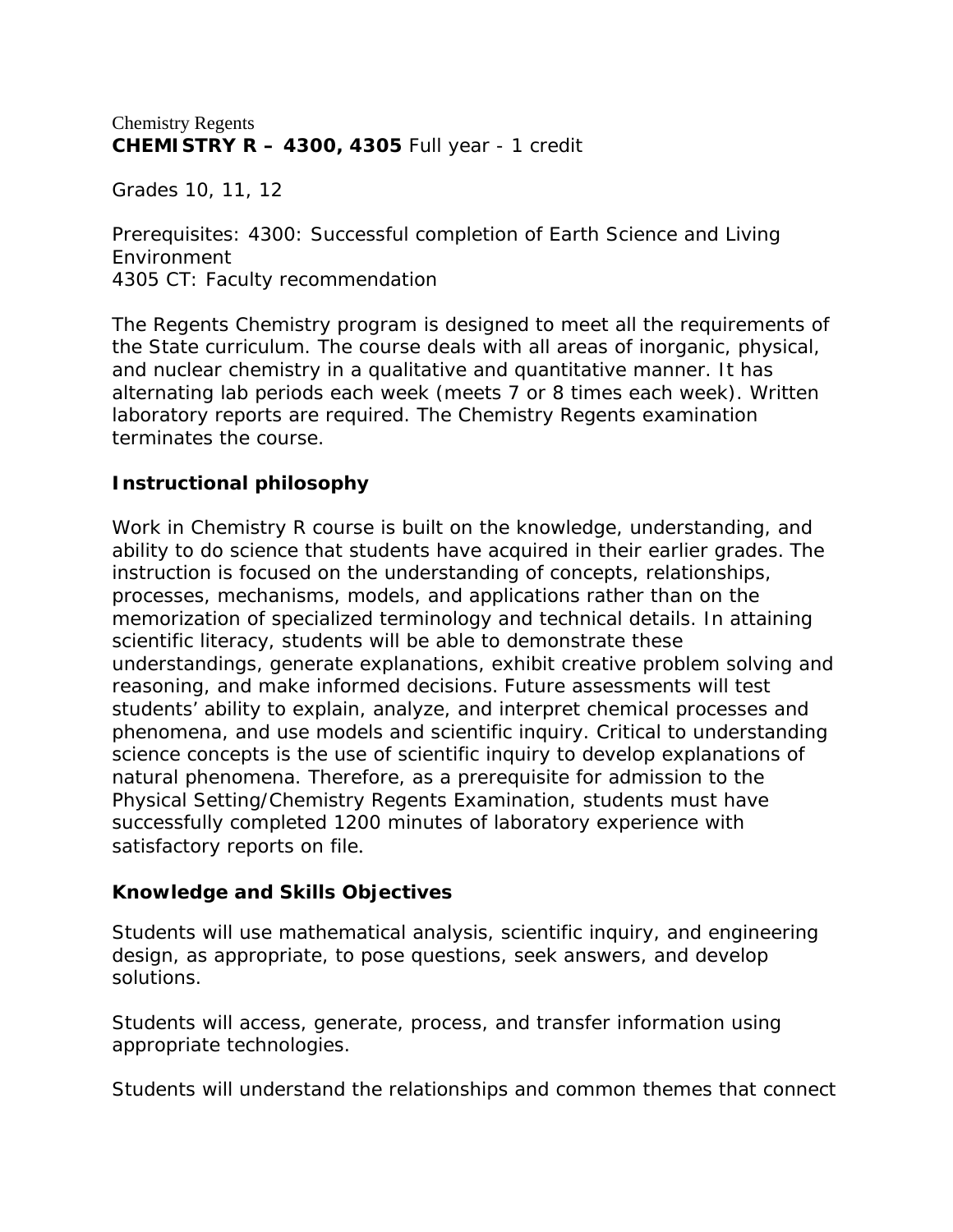mathematics, science, and technology and apply the themes to these and other areas of learning.

Students will apply the knowledge and thinking skills of mathematics, science, and technology to address real-life problems and make informed decisions.

Students will understand and apply scientific concepts, principles, and theories pertaining to the physical setting and living environment and recognize the historical development of ideas in science.

Students will understand and apply scientific concepts, principles, and theories pertaining to the physical setting and living environment and recognize the historical development of ideas in science.

# **Chemistry – The Physical Setting Curriculum Units of Study**

# 1. **Physical Behavior of Matter**

- a. Properties of solids, liquids and gases
- b. Temperature scales (C and K)
- c. Measurement of Heat Energy and Calorimetry
- d. Behavior of Gases under various conditions of pressure, temperature and volume
- e. Classification and Separation of Mixtures
- f. Classification of elements, compounds and mixture

# 2. **The Atom**

- a. Historical Development of the Atomic Model
- b. Structure of the Atom
- c. Electron Arrangement
- d. Types of Matter

## 3. **Nuclear Chemistry**

- a. Stability of Nuclei
- b. Nuclear Equations
- c. Transmutations
- d. Fission and Fusion
- e. Half life calculations
- f. Uses and Dangers of Radioisotopes

## 4. **The Periodic Table**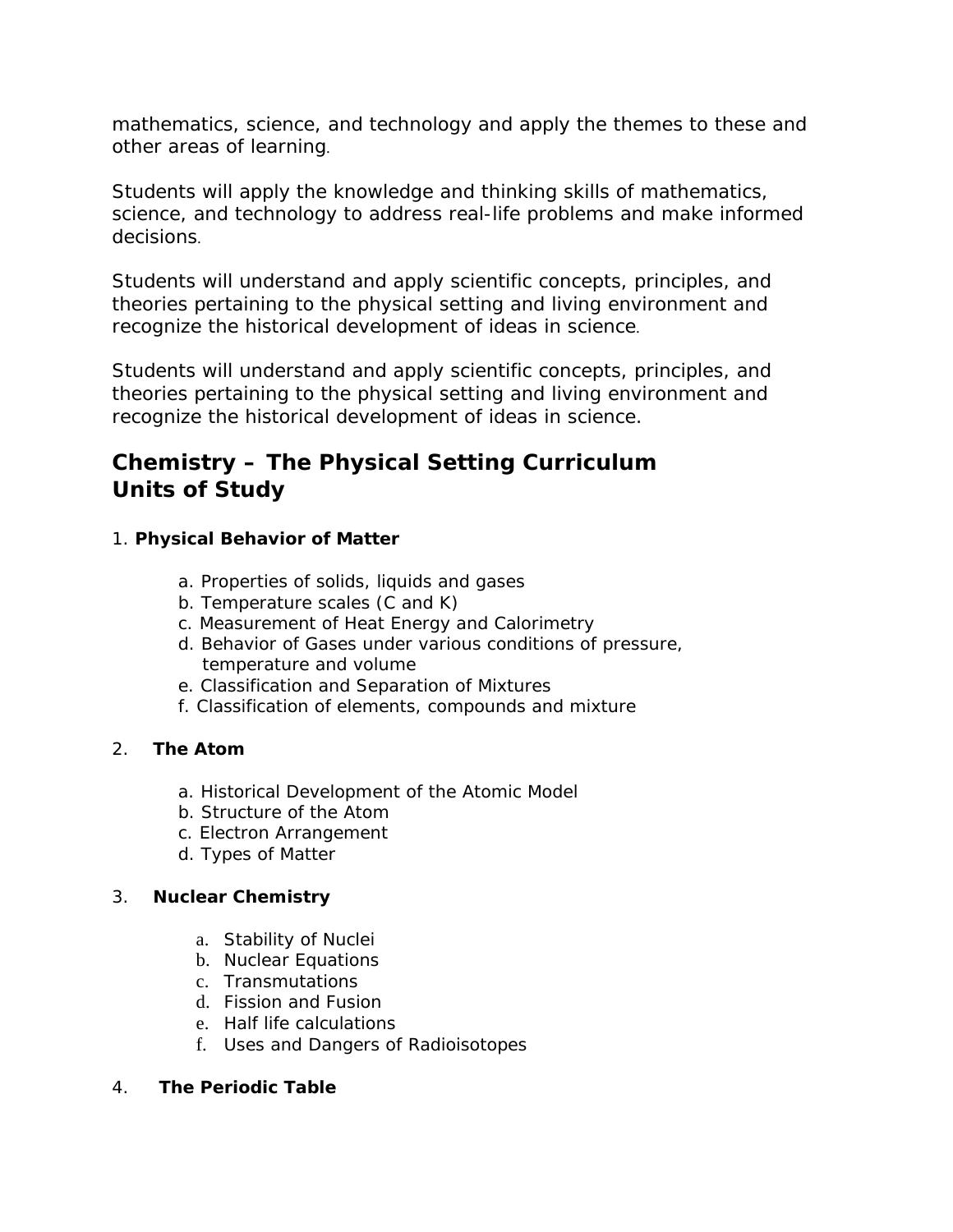- a. Classifying and Types of Elements
- b. Arrangement of the Periodic Table
- c. Properties of Groups
- d. Trends in Groups and Periods

## 5. **Bonding**

- a. The Role of Energy in Chemical Bonding
- b. Lewis Dot Diagrams
- c. The Octet Rule
- d. Metallic Bonds
- e. Ionic Bonds
- f. Covalent Bonds
- g. Distinguishing Bond Types

## 6. **Formulas and Equations**

- a. Chemical Symbols and Formulas
- b. Atoms, Compounds and Ions
- c. Writing Formulas and Naming Compounds
- d. Chemical Reactions and Equations

## 7. **The Mathematics of Formulas and Equations**

- a. The Mole
- b. Balancing Equations
- c. Mole Relationships in Balanced Equations

## 8. **Solutions**

- a. Properties of Solutions
- b. Concentration of Solutions
- c. Molarity Calculations
- d. Colligative Properties

# 9. **Kinetics and Equilibrium**

- a. Kinetics
- b. Potential Energy Diagrams
- c. Equilibrium
- d. Entropy and Enthalpy
- e. The Equilibrium Expression

## 10. **Oxidation – Reduction**

- a. Assigning Oxidations Numbers
- b. Oxidation Reactions